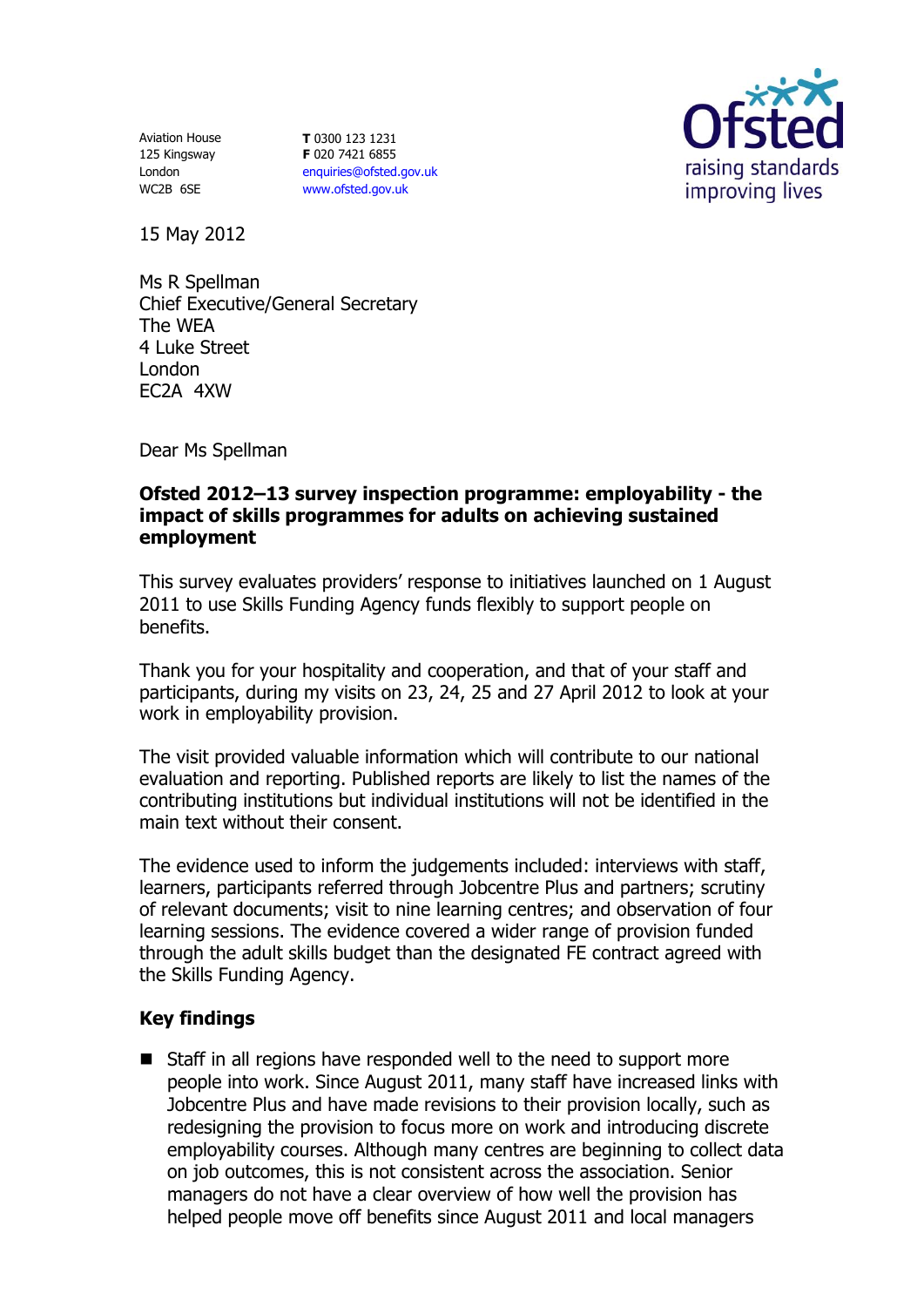have not received sufficient clear direction on the extent to which they should prioritise this type of work.

- The WEA has some very good specialist provision, such as the courses on community interpreting and helping children in schools, that increases learners' employability very effectively. They provide a useful platform for personal and social development that is also critical to increasing employability skills, especially for those whose personal circumstances contribute to significant barriers to sustained employment.
- $\blacksquare$  The WEA works very well with local communities, third sector organisations and other partners to support learners' progression to volunteering and for many this can lead to work. However, the provision of information, advice and guidance does not always help learners understand the full range of employment options open to them.
- The staff interviewed had very good expertise and experience in supporting unemployed people. Managers were skilled at networking with partners and other providers, to understand and respond to the needs of local communities. The teaching staff observed had good subject expertise and provided good individual support. The learners interviewed had gained good practical skills and knowledge and had significantly increased their confidence and motivation. Although they had also developed crucial employability skills such as team building and problem solving, this development was often not acknowledged or recorded.
- Many of the participants referred through Jobcentre Plus join provision in literacy, numeracy and English for speakers of other languages (ESOL). Although these courses support the development of generic skills well, participants have few opportunities to develop their skills in work-related contexts. Managers have not evaluated sufficiently the impact of these courses on improving the employability of people who are currently seeking work.

## **Areas for improvement, which we discussed, include:**

- evaluating the impact of current provision on moving people into work and providing a clear strategic direction on the extent to which this type of provision should be prioritised and the capacity building required
- ensuring that particularly participants referred through Jobcentre Plus gain a greater understanding of all relevant career and job options and have good opportunities for developing skills in practical work-related settings
- identifying and recording learners' development of employability skills to support their progress to work more effectively.

I hope that these observations are useful as you continue to develop employability provision at the WEA.

As explained previously, a copy of this letter will be published on the Ofsted website. It may be used to inform decisions about any future inspection. A copy of this letter is also being sent to the Skills Funding Agency.

Yours sincerely